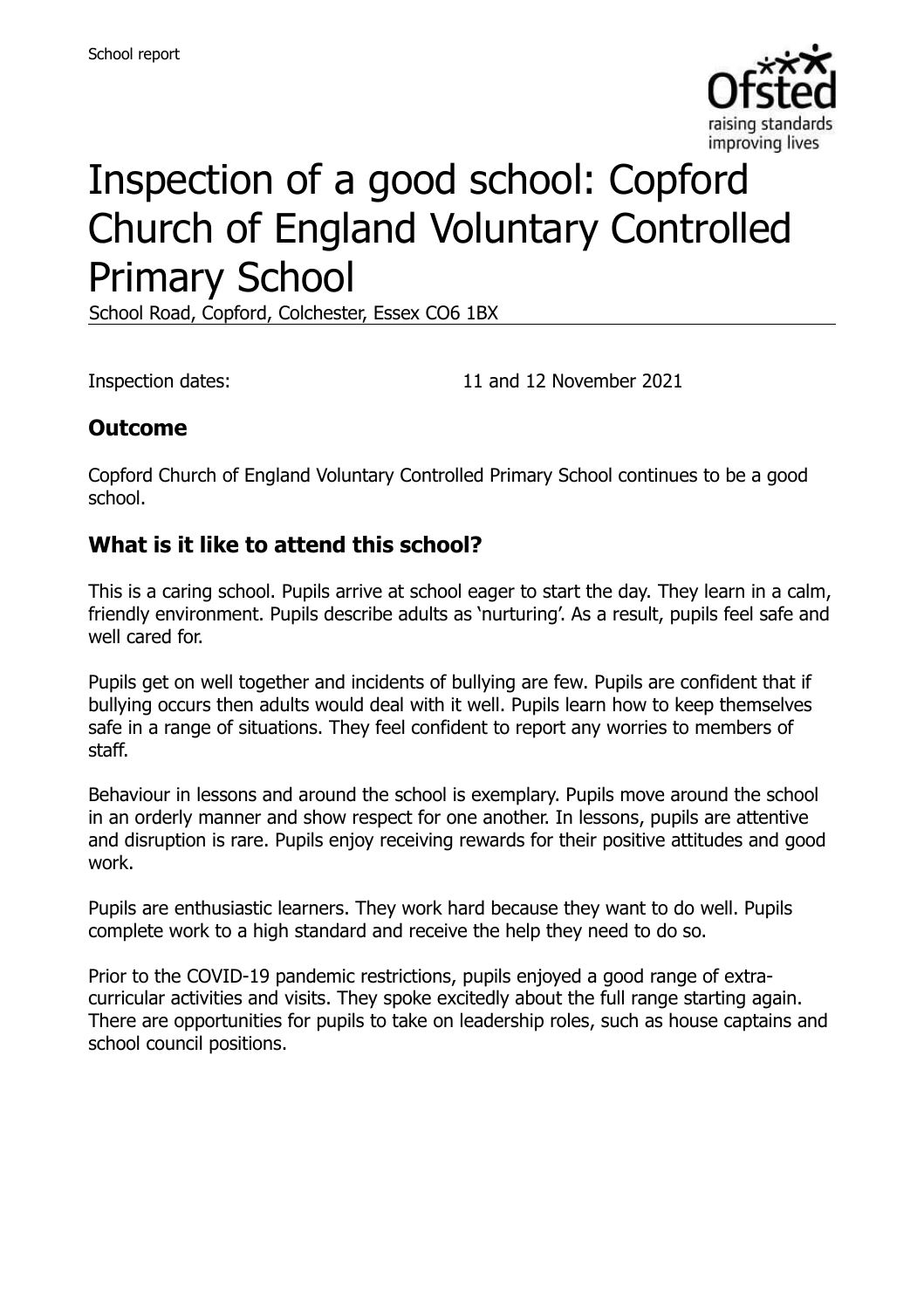

#### **What does the school do well and what does it need to do better?**

Prior to the pandemic, leaders reviewed how teachers delivered the curriculum. They are continuing with these developments. The curriculum is now more ambitious. It is structured so that pupils spend longer studying topics in depth to develop a greater understanding of key knowledge and skills. This enables them to tackle more demanding work. Pupils say they enjoy spending longer on topics because 'the more we do, the more we remember'.

The curriculum in English, mathematics and science is carefully planned from Reception to Year 6. Pupils in each year group are well prepared for the next stage in their learning, including children in the early years who are ready for key stage 1. The curriculum makes clear what pupils are expected to know and remember at the end of each topic. Teachers use informal and formal assessment to identify pupils who need additional support or challenge. They adjust their lesson planning accordingly.

The curriculum in other subjects has been revised to allow pupils to deepen their understanding of important knowledge. In most subjects, the planning and teachers' knowledge support pupils to progress well. However, a few subjects are not yet planned with as much detail about what pupils need to learn, and teachers do not have the depth of knowledge to deliver these subjects as well as they do other subjects.

Reading is given a high priority. Children get off to a good start in Reception and this continues as they move through the school. Teachers are well trained in the school's chosen phonics programme. Pupils are given appropriate time and opportunity to practise their letter sounds. Teaching is well structured and children are interested in the reading activities that adults plan. Pupils who need help with their reading receive effective support to help catch up. Pupils like reading and there are many opportunities to read during the school day.

Leaders are ambitious for pupils with special educational needs and/or disabilities (SEND). They ensure pupils have access to the full curriculum on offer. They have detailed knowledge of the needs of individual pupils. Learning plans are sharply focused, enabling teachers to meet pupils' needs in the classroom. Teachers use these plans well, enabling pupils to make good progress. Leaders and staff work closely with parents and other agencies, as well as pupils themselves. Learning support assistants are suitably qualified and know the pupils well. They work effectively with the pupils they support.

Where some pupils have the most complex social and emotional needs, the support for these pupils is of high quality. Leaders work closely with the children, parents and outside agencies to put the right support in place. This helps improve pupils' anxiety and engagement with learning.

Senior leaders have an accurate view of the school's strengths and weaknesses. They receive regular reports from the headteacher about the performance of the school. Governors effectively challenge the assumptions of senior leaders.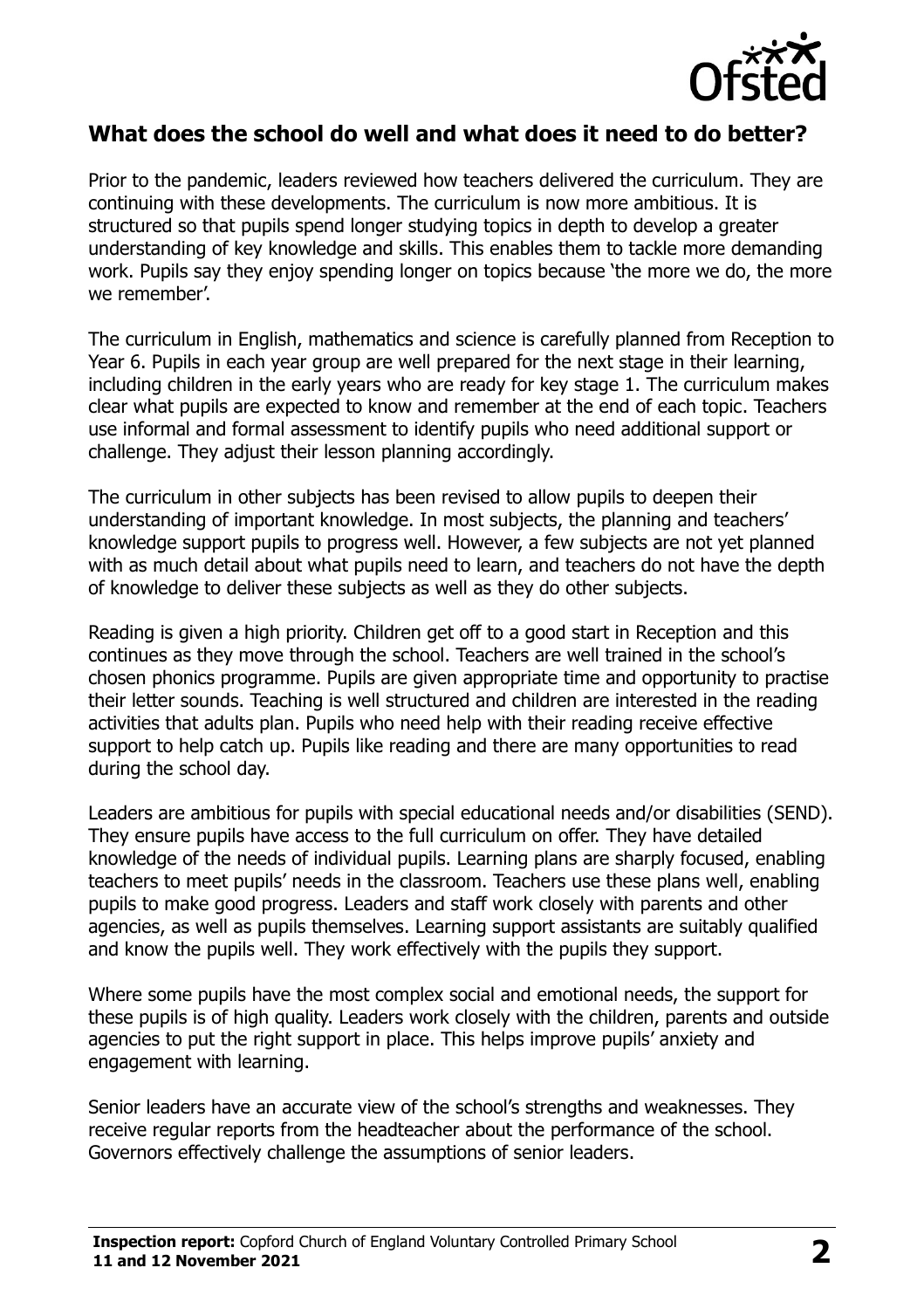

A few parents expressed concerns about their child's learning. They feel that their child's progress is slowed as the curriculum spends too long on individual topics. Leaders acknowledge that there is more work to do to ensure that all parents have confidence in the redeveloped curriculum now in place.

In discussion with the headteacher, the inspector agreed that continuing to develop the foundation curriculum and improving parents' understanding of the curriculum may usefully serve as a focus for the next inspection.

# **Safeguarding**

The arrangements for safeguarding are effective.

Leaders make sure the appropriate checks have been carried out on all adults who work in the school. Leaders ensure that all staff are trained in the latest safeguarding guidance so that they can identify any pupil who may be at risk. All staff know that they are responsible for safeguarding.

There is a culture of vigilance within the school. Leaders ensure that pupils are kept safe by ensuring reported incidents are followed up appropriately. The designated safeguarding leads work closely with external agencies and are tenacious in following up referrals.

# **What does the school need to do to improve?**

# **(Information for the school and appropriate authority)**

- A few curriculum plans lack specificity about what content pupils must learn. Staff are not yet as well trained or as confident to deliver these subjects as they are in most other areas. As a result, staff are not yet able to provide pupils with rich opportunities to progress in these curriculums. Leaders need to ensure that these curriculum plans provide the necessary guidance to staff about the knowledge that pupils must know, and that staff are well trained in the delivery of these subjects.
- A few parents expressed concern about the structure of the curriculum. They felt that repetition of learning is preventing their children from making strong progress. Inspection evidence does not support this view. School leaders need to communicate the rationale behind their curriculum to parents more effectively so that parents have confidence and understand how the curriculum is ambitious in developing pupils' knowledge.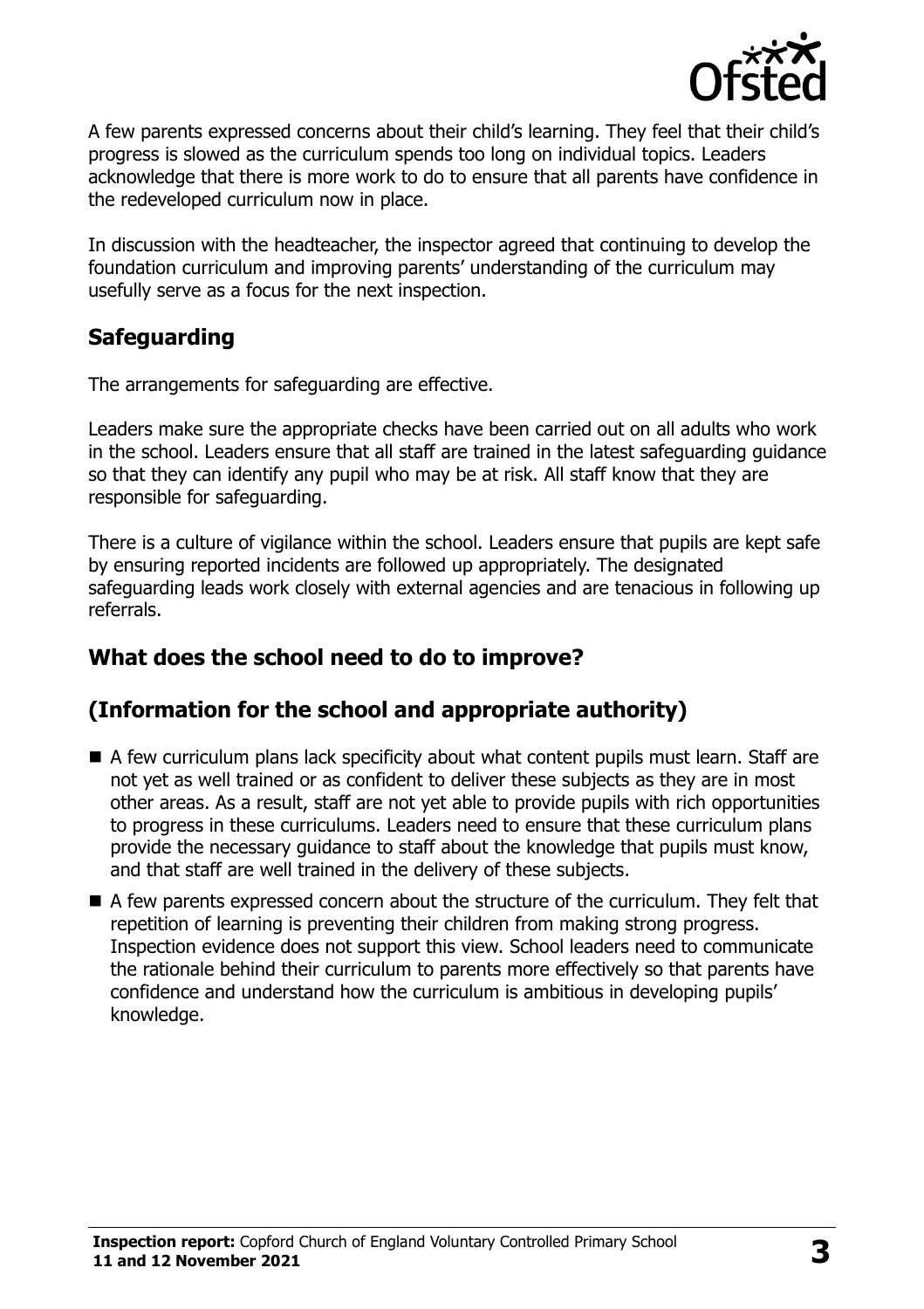

### **Background**

When we have judged a school to be good, we will then normally go into the school about once every four years to confirm that the school remains good. This is called a section 8 inspection of a good or outstanding school, because it is carried out under section 8 of the Education Act 2005. We do not give graded judgements on a section 8 inspection. However, if we find evidence that a school would now receive a higher or lower grade, then the next inspection will be a section 5 inspection. Usually this is within one to two years of the date of the section 8 inspection. If we have serious concerns about safeguarding, behaviour or the quality of education, we will deem the section 8 inspection as a section 5 inspection immediately.

This is the second section 8 inspection since we judged the school to be good in January 2012.

### **How can I feed back my views?**

You can use [Ofsted Parent View](https://parentview.ofsted.gov.uk/) to give Ofsted your opinion on your child's school, or to find out what other parents and carers think. We use information from Ofsted Parent View when deciding which schools to inspect, when to inspect them and as part of their inspection.

The Department for Education has further quidance on how to complain about a school.

If you are the school and you are not happy with the inspection or the report, you can [complain to Ofsted.](https://www.gov.uk/complain-ofsted-report)

### **Further information**

You can search for [published performance information](http://www.compare-school-performance.service.gov.uk/) about the school.

In the report, '[disadvantaged pupils](http://www.gov.uk/guidance/pupil-premium-information-for-schools-and-alternative-provision-settings)' refers to those pupils who attract government pupil premium funding: pupils claiming free school meals at any point in the last six years and pupils in care or who left care through adoption or another formal route.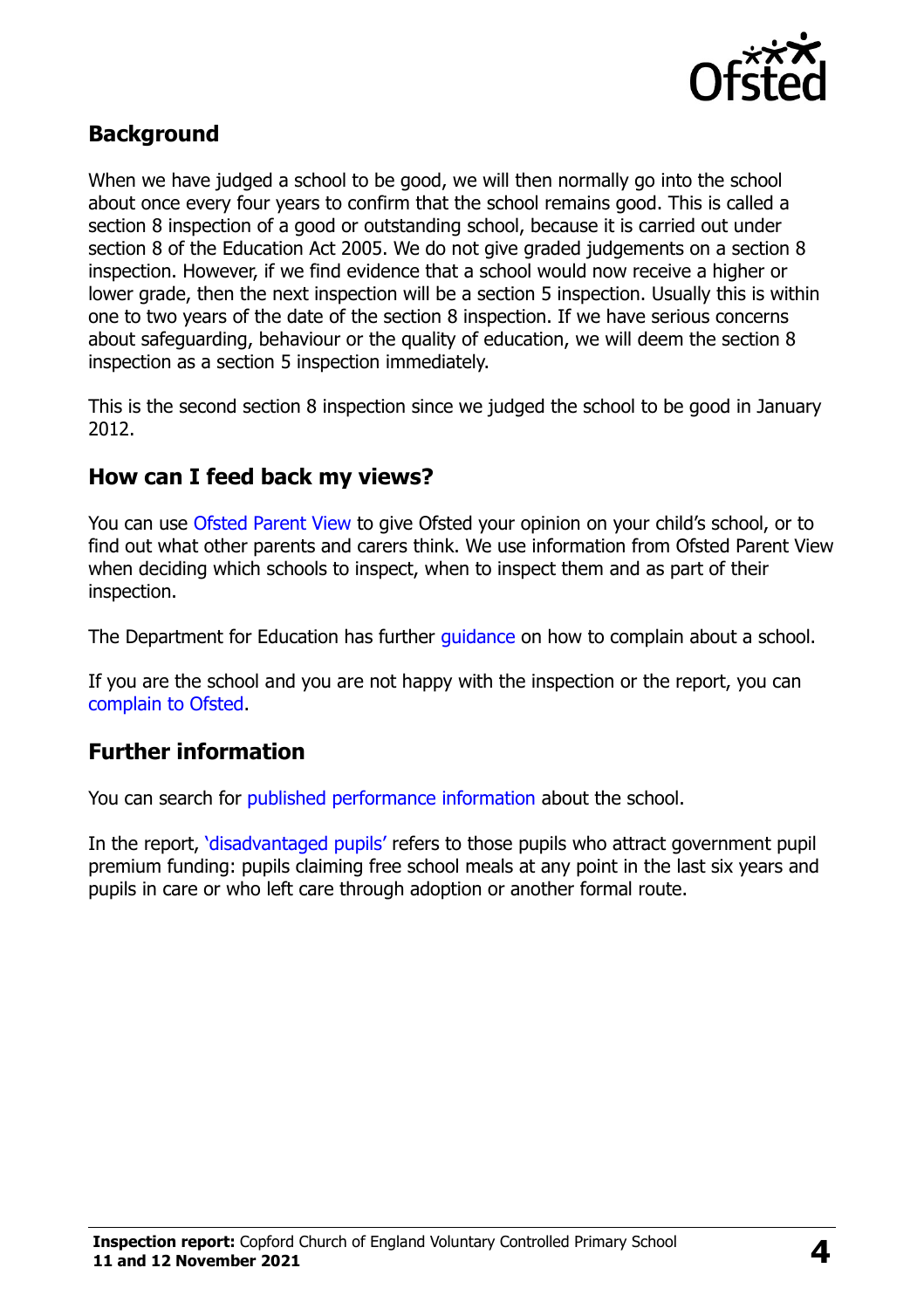

# **School details**

| Unique reference number             | 115074                                                               |
|-------------------------------------|----------------------------------------------------------------------|
| <b>Local authority</b>              | <b>Essex</b>                                                         |
| <b>Inspection number</b>            | 10200317                                                             |
| <b>Type of school</b>               | Primary                                                              |
| <b>School category</b>              | Voluntary controlled                                                 |
| Age range of pupils                 | 4 to 11                                                              |
| <b>Gender of pupils</b>             | Mixed                                                                |
| Number of pupils on the school roll | 211                                                                  |
| <b>Appropriate authority</b>        | The governing body                                                   |
| <b>Chair of governing body</b>      | Katie Hansom                                                         |
| <b>Headteacher</b>                  | David Bome                                                           |
| Website                             | www.copford.essex.sch.uk                                             |
| Date of previous inspection         | 8 November 2016, under section 8 of the<br><b>Education Act 2005</b> |

# **Information about this school**

- This is a smaller-than-average primary school. The number of pupils needing SEND support is below average. The number of pupils with an education, health and care plan is average.
- $\blacksquare$  The school has a below average number of pupils in receipt of the pupil premium.

# **Information about this inspection**

- This was the first routine inspection the school received since the COVID-19 pandemic began. The inspector discussed the impact of the pandemic with school leaders and have taken that into account in their evaluation.
- The inspector did deep dives in the following subjects: reading, mathematics, history and geography. They spoke to leaders about the curriculum, visited lessons and met with teachers from the lessons visited. The inspector looked at pupils' work and spoke to pupils about their learning.
- The inspector listened to a range of pupils read, from different year groups.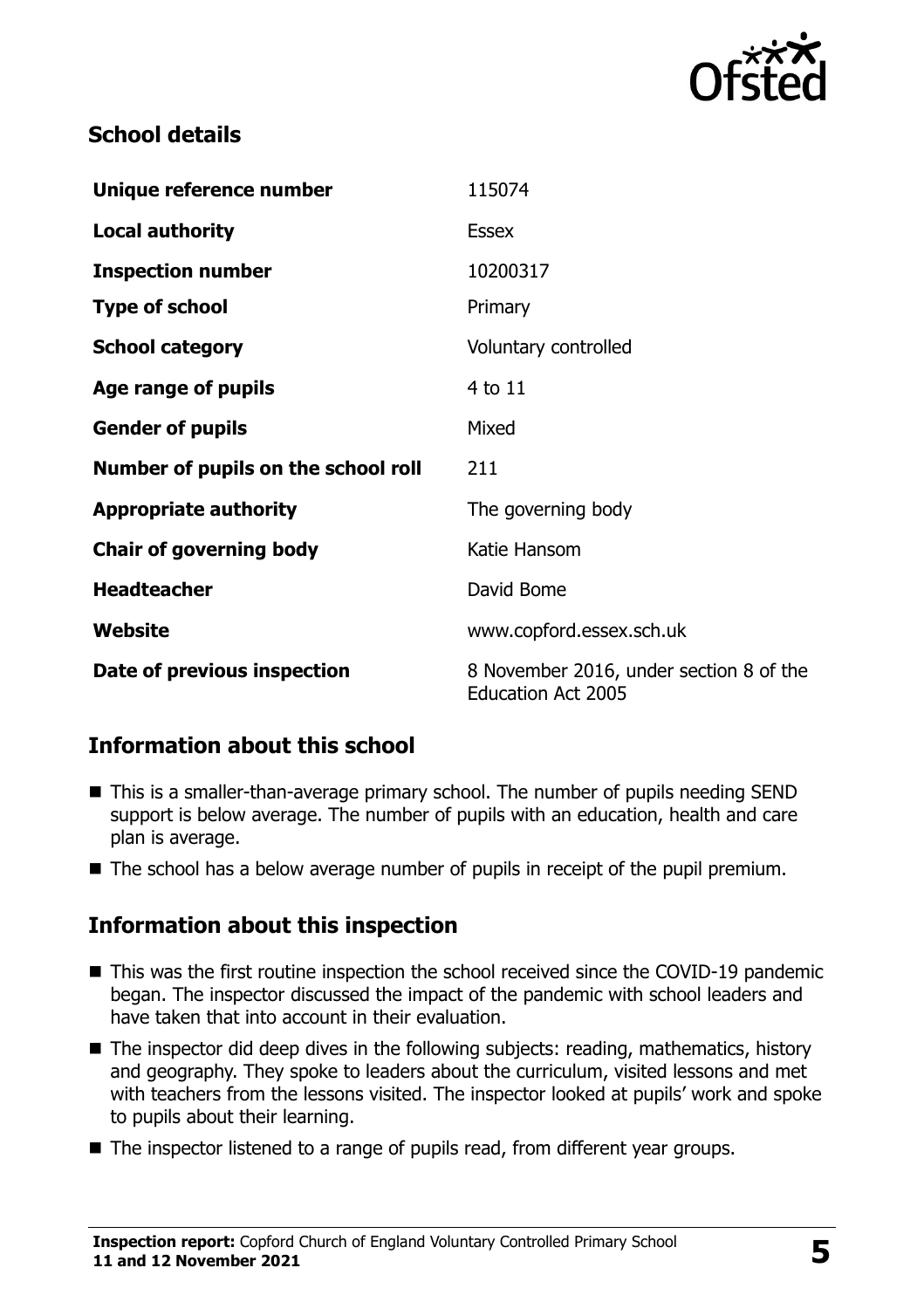

- The inspector met with the headteacher, special educational needs coordinator and members of the governing body, and spoke to a representative from the local authority.
- The inspector looked at the single central record and spoke to leaders, teachers, support staff, governors and pupils about safeguarding.
- The inspector considered the 79 responses made by parents to Ofsted Parent View, Ofsted's online questionnaire, including 79 free-text responses. They also considered the 23 responses to Ofsted's staff questionnaire and the 65 responses to Ofsted's pupil questionnaire.

#### **Inspection team**

Caroline Pardy, lead inspector **Ofsted Inspector**